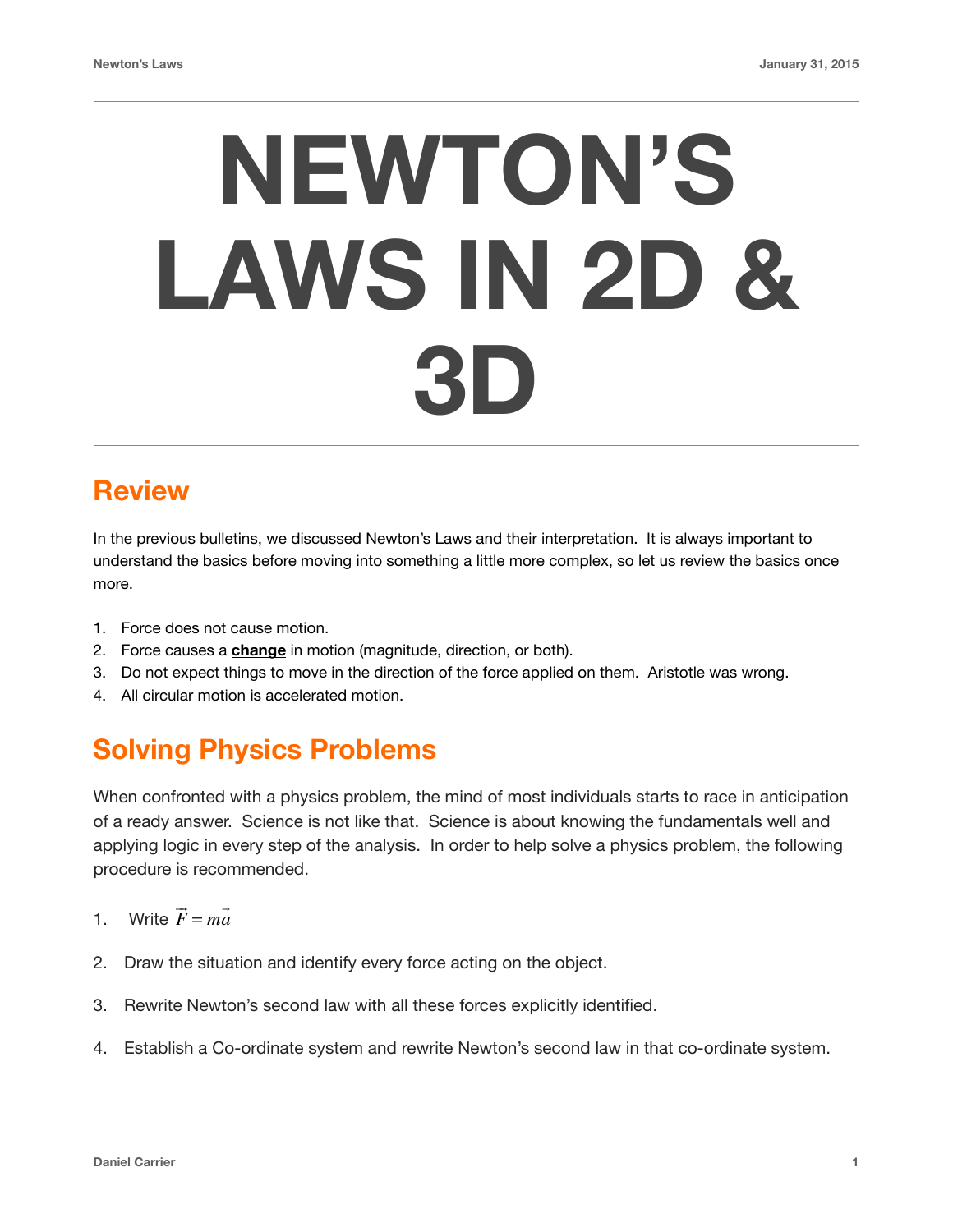### **Example #1: Roller Coaster**

#### Question:

You are designing a roller coaster in which there is a loop-the-loop, much like a cork screw, in which the passengers are temporarily upside down. What is the minimum speed required to keep the roller coaster on the rails and the passengers in their seats?

Solution:

*F* !<br>!! = *ma*  $\rightarrow$ 



#### **Where**

 $F_{g}^{\phantom{\dag}}$  = Force of gravity  $\Rightarrow$ 

 $F_{\scriptscriptstyle N}^{}$  = The normal force exerted by the roller coaster on the rails.  $\Rightarrow$ 

But, we know that  $F_g = ma$ ; therefore,  $\Rightarrow$ = *ma*  $\rightarrow$ 

$$
mg + \overrightarrow{N} = m\overrightarrow{a}
$$

The minimum force to keep the roller on the track occurs when the normal force of the track on the roller coaster approaches zero. At  $N=0$  , the roller coaster will start to fall. At this point, !!!  $= 0$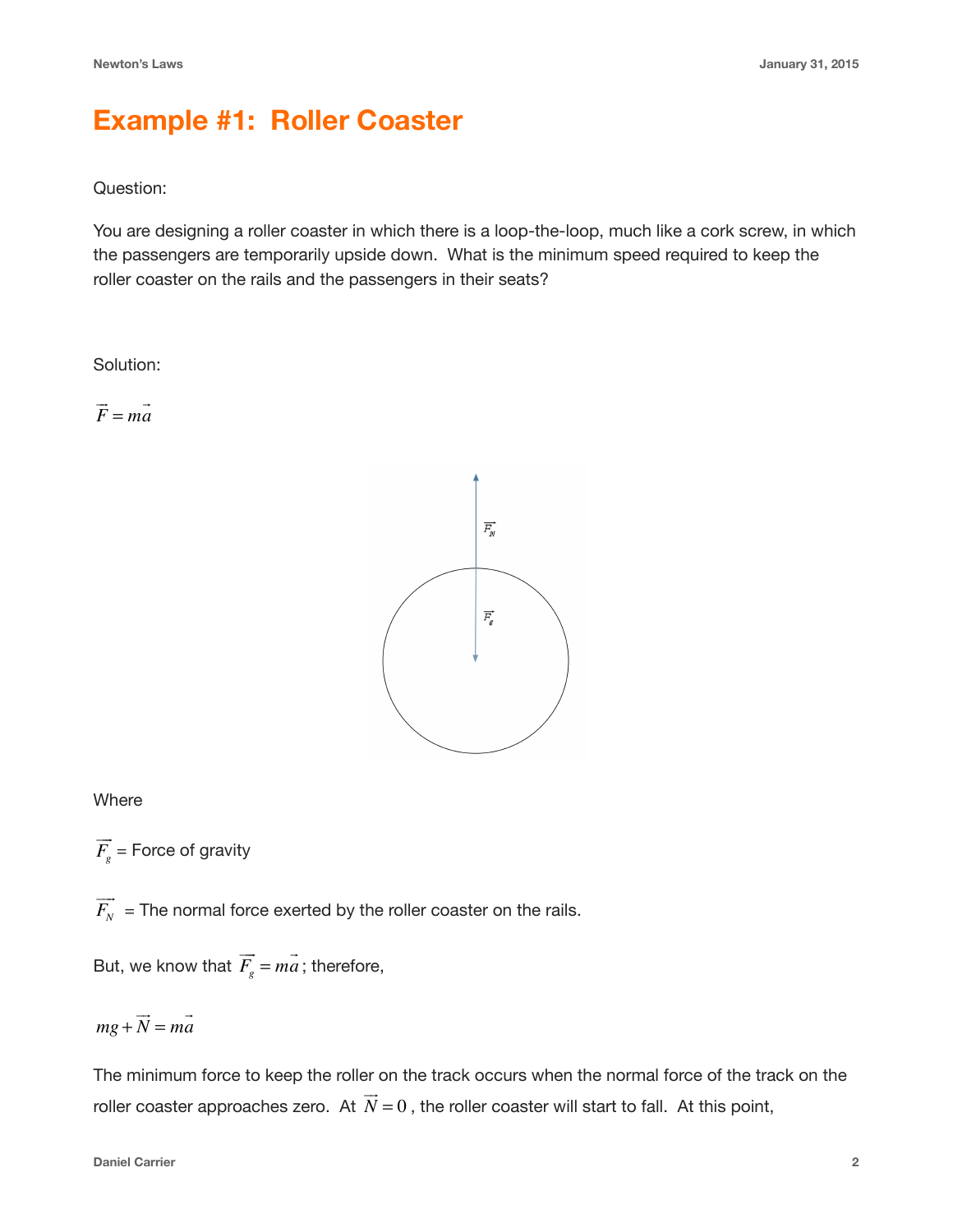$$
m\vec{g} + 0 = m\vec{a}
$$

$$
m\ddot{g} = m\dot{a}
$$

We also know that at the very top of the loop, the direction of applied by the force of gravity is in the same direction of the centripetal acceleration (straight down). Therefore, we can alter the equation to deal only with the magnitude of the equation, and not with the directionality. In this case,

 $mg = ma$ 

We also know from our review of centripetal force that

$$
a = \frac{v^2}{R}
$$

Substituting this into the above equation, we obtain

$$
mg = \frac{mv^2}{r}
$$

When we isolate for velocity, we obtain

$$
v=\sqrt{rg}
$$

where

 $r =$  radius at the top of the roller coaster

g  $=$  acceleration of gravity  $(9.81 \, m/s^2)$ 

 $v =$  limit of minimum velocity in m/s.

This formula represents the velocity of the roller coaster for the track just to touch the track. In order for the roller coaster to stay on the track, the velocity must be over the value obtained by the formula.

## **Example 2: Vehicle in a Turn With Superelevation**

Now let us consider a slightly more complex example with application to collision reconstruction.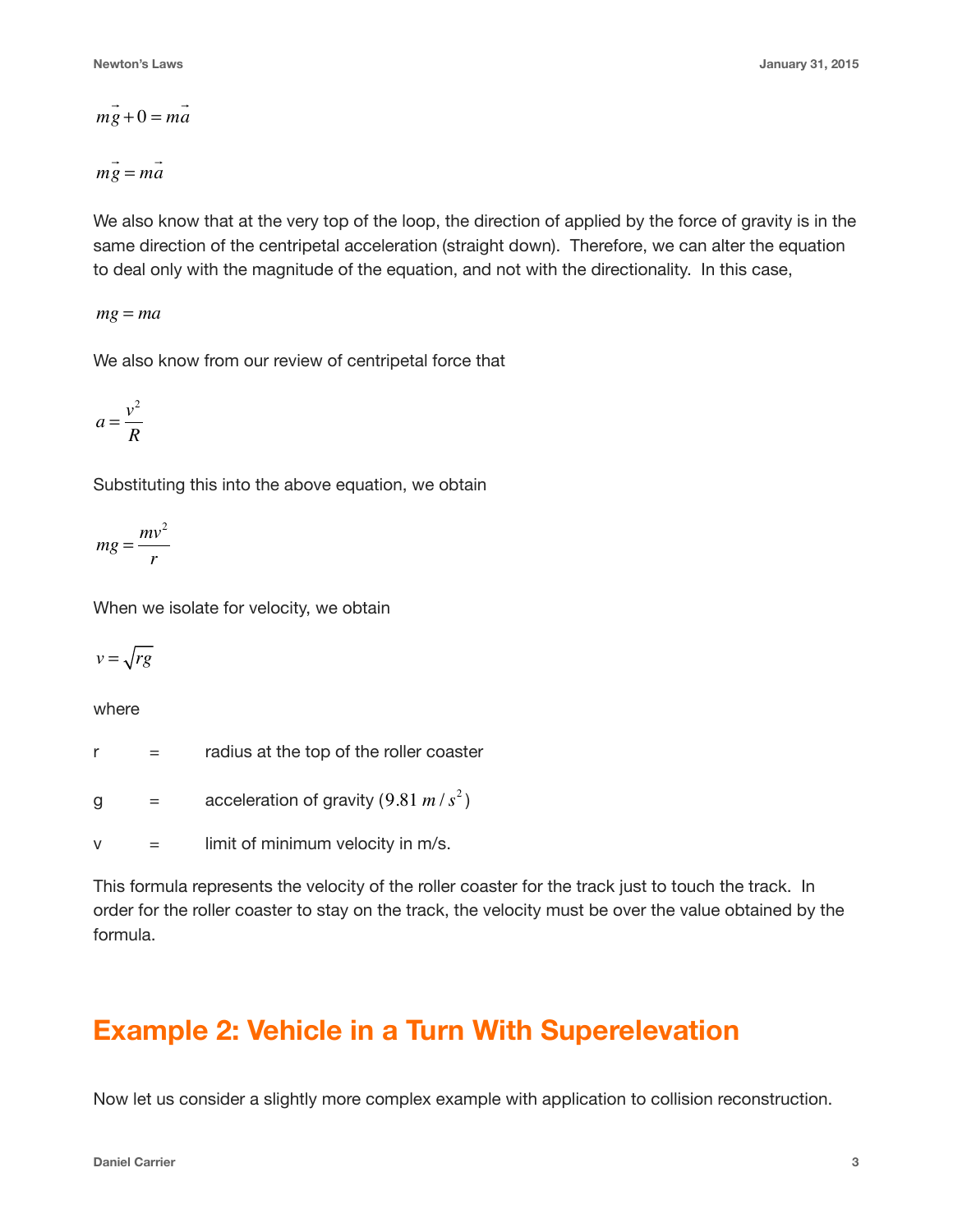There is a vehicle travelling in a circular path along a frictionless superelevation such as a velodrome made of perfectly smooth ice. What is the optimal angle of the superelevation for any velocity of the vehicle.

Note: If the vehicle goes faster than the minimum, it will glide upwards. If it goes slower, it will slide downwards.

Solution:

*F* !<br>!! = *ma*  $\rightarrow$ 

The second step is to draw the situation and identify every force acting on the vehicle.



#### **Where**

- = the force exerted by gravity = the Normal force (90 degrees to the surface of the ramp) = the horizontal component of the force acting on the vehicle  $F_{\scriptscriptstyle g}$  $F_{N}$  $F_{H}$
- = the vertical component the force acting on the vehicle  $F_{V}$
- = the angle of the superelevation. θ

The third step of the solution is to rewrite Newton's second law with all these forces explicitly identified.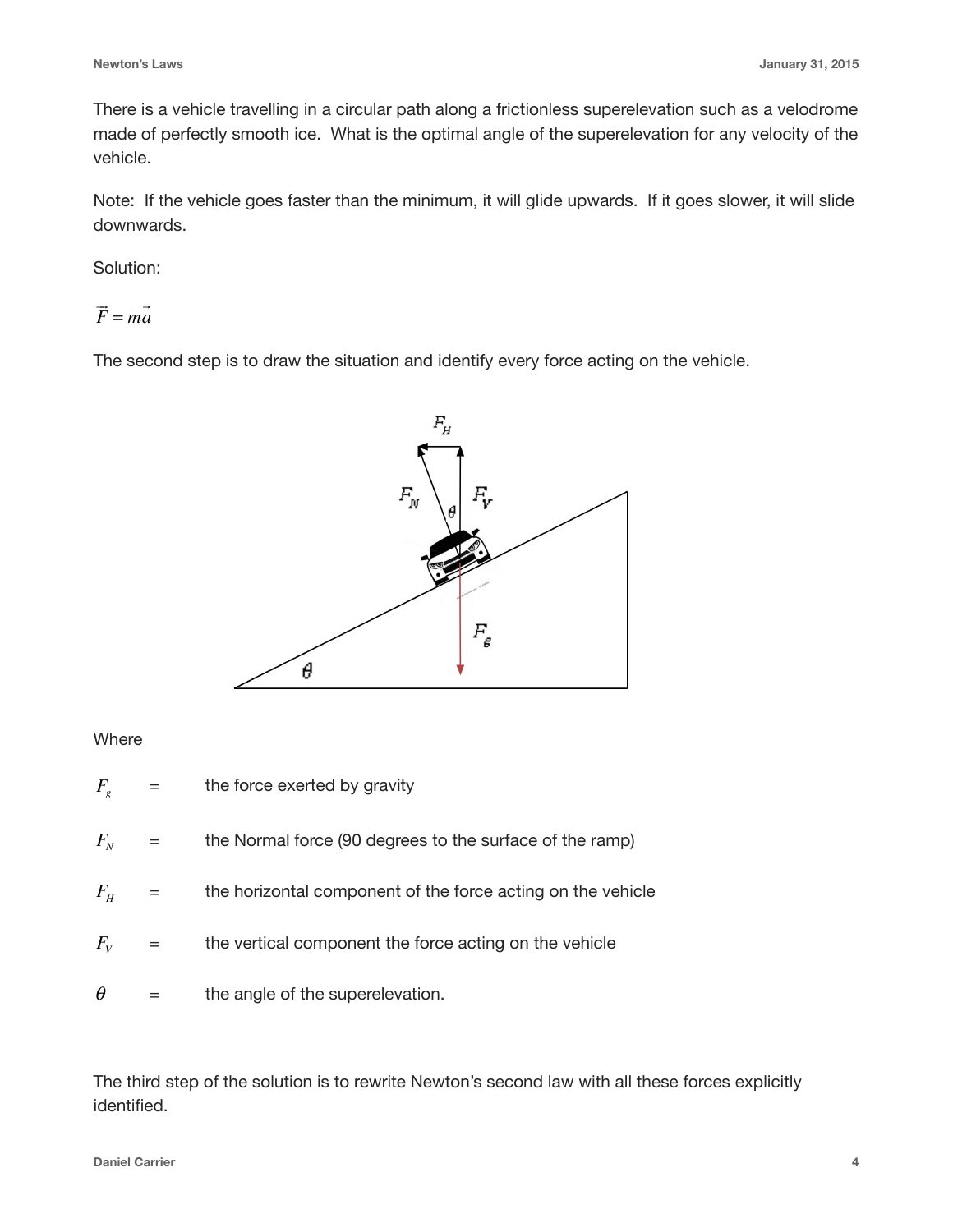$$
m\vec{g} + \vec{N} = m\vec{a}
$$

The fourth step is to identify a co-ordinate system and rewrite Newton's second law in that coordinate system.

Let us take the convention that positive is toward the centre of the circle and also up from the surface in the vertical direction.

However, we are now dealing with forces acting along more than one direction. The solution to such problems is to break the forces down into 2 directions along an x and y axis. In this case, the x and y directions represent horizontal and vertical directions.

For now, let us examine the horizontal component of the force.

$$
F_{\scriptscriptstyle H}=m a
$$

But we know from our examination of centripetal force that

$$
a = \frac{v^2}{r}
$$

Therefore,

$$
F_H = \frac{mv^2}{r}
$$

Now, when we look at our force diagram, we recognize that

 $F_H = F_N \sin \theta$ 

Therefore,

$$
F_N \sin \theta = \frac{mv^2}{r}
$$

$$
F_N = \frac{mv^2}{r\sin\theta}
$$

An examination of our force diagram identifies the following relationship.

 $F_V = F_N \cos \theta$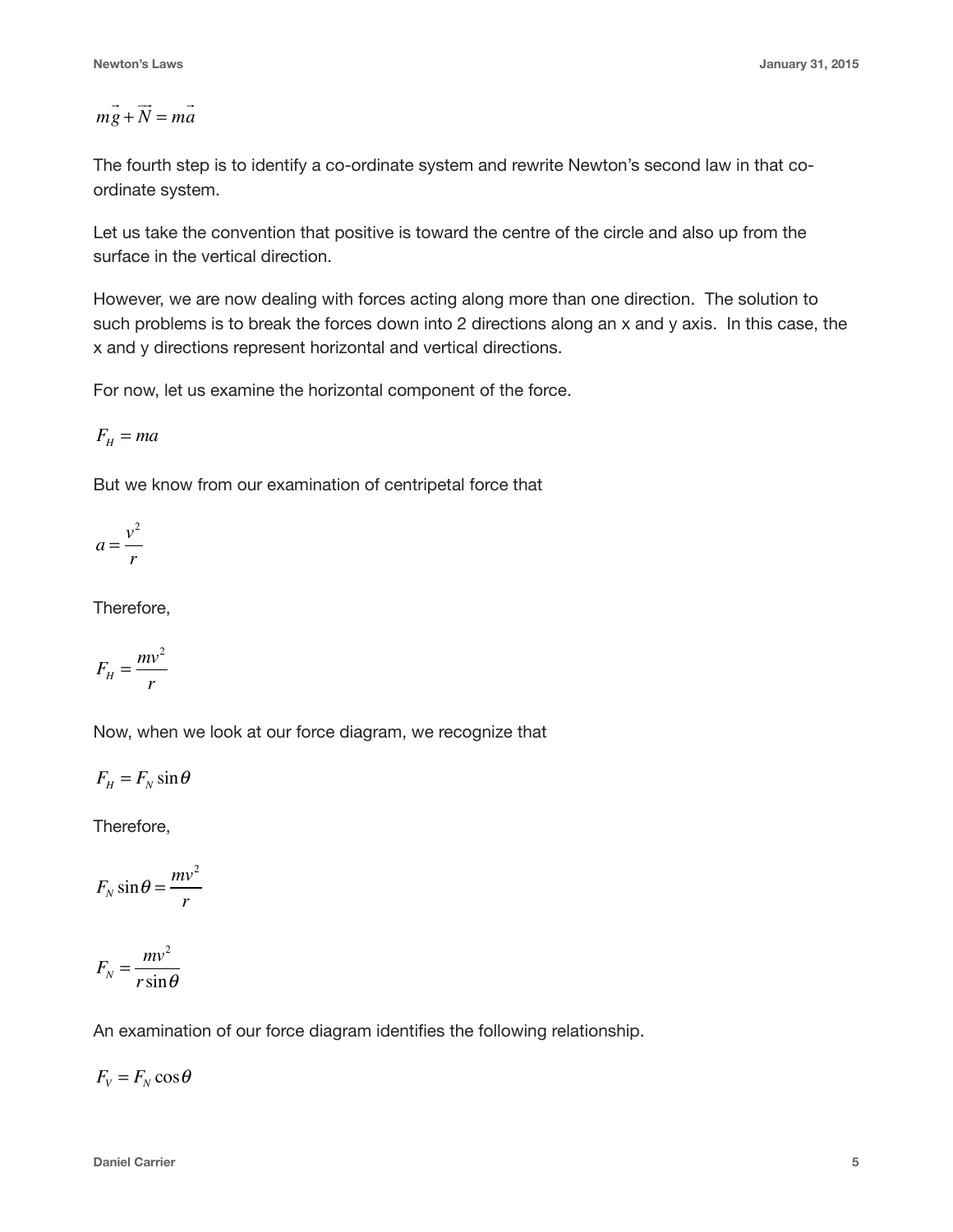Rewriting Newton's second law in the vertical direction with the direction convention as positive for up and negative for down, the following relationship is identified.

$$
F_v - F_s = ma
$$

Since there is no acceleration in the vertical direction,

 $a = 0$ 

Therefore,

$$
F_v - F_g = 0
$$

where

 $F_{g} = mg$  and

$$
F_{V} = F_{N} \cos \theta
$$

Therefore,

 $F_N \cos \theta - mg = 0$ 

$$
F_N = \frac{mg}{\cos\theta}
$$

We have already determined from our analysis of the horizontal component of the force equation that,

$$
F_N = \frac{mv^2}{r\sin\theta}
$$

Substituting this value into the vertical component of the equation, we obtain the following,

$$
\frac{mg}{\cos\theta} = \frac{mv^2}{r\sin\theta}
$$

*g*  $\cos\theta$  $=\frac{v^2}{u}$  $r \sin \theta$